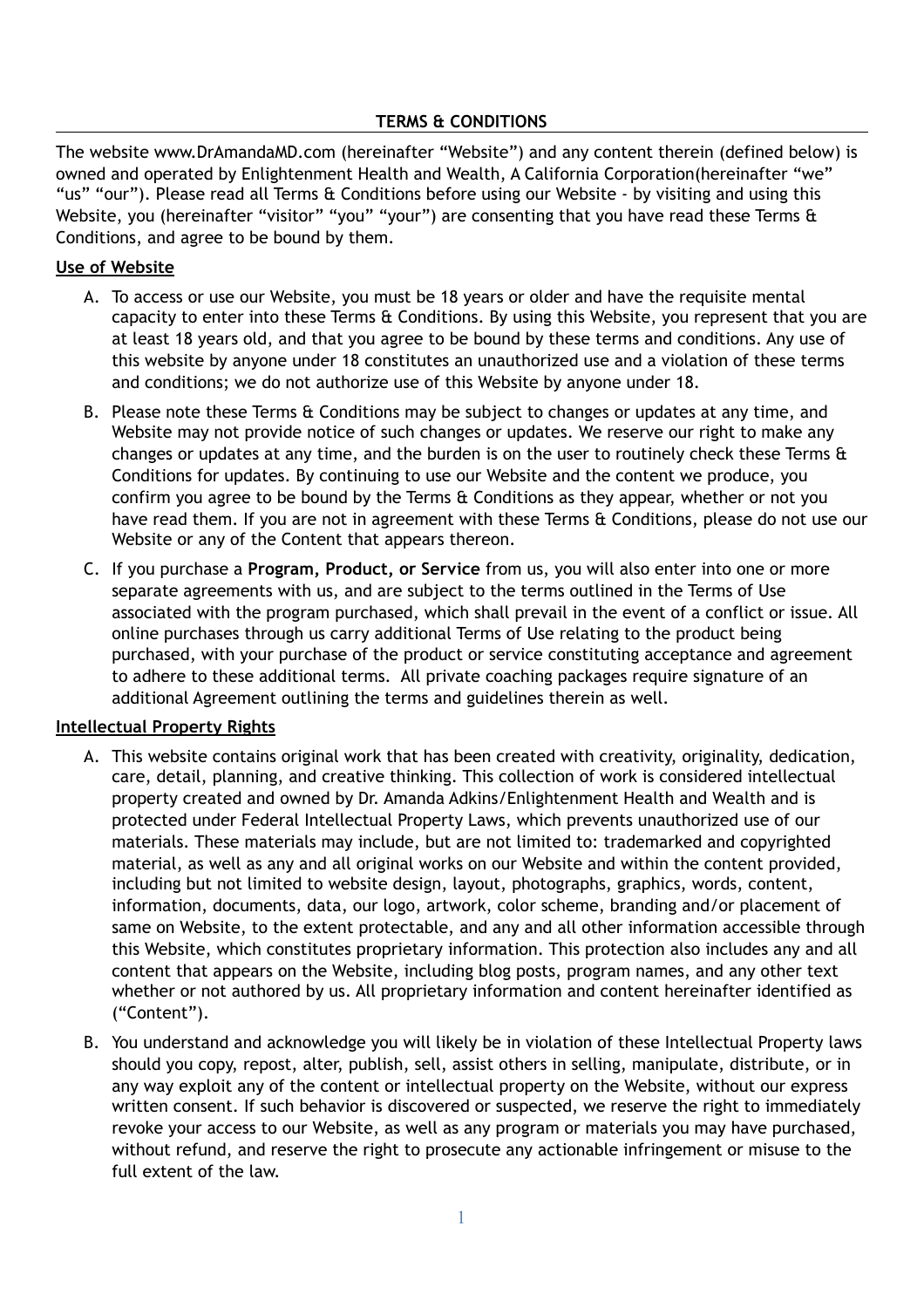## C. **Licensee / Licensor Rights: Our Limited License to You**

a. Your ability to view Content on our Website grants you a limited, revocable, nontransferrable license to use the information available to you for your personal, noncommercial use only. Should you decide to purchase a product, package, or service from our Website, you will also be granted a limited license to use the information contained therein, as outlined in the Terms of Use or Client Agreement associated with each product or service available for purchase.

### b. **As a licensee, you understand and agree that you will not:**

- i. Copy, edit, distribute, duplicate or steal any information on our Website, or any Content therein, including that which has been posted by a third party, whether or not you have purchased the information.
- ii. Use, post, distribute, copy, steal or otherwise use any portion of our Website, including content or products, without express, written permission provided by **Dr. Amanda Adkins/Enlightenment Health and Wealth** and understand that any such use may constitute infringement, which may give rise to a cause of action against you.
- iii.Hold any of our Content out to be your own, and understand that doing so constitutes stealing and is a violation of our intellectual property rights.
- iv. Share purchased materials, information, content with others who have not purchased them.
- v. Use any portion of our Website, including all Content, information, and purchased materials, in any commercial manner such that you make, may make, or intend to make a profit from it.
- vi. **You further acknowledge and understand that any such actions including but not limited to those outlined above will likely constitutes infringement and/or theft of our work, and a violation of these Terms and Conditions and United States Federal laws, and we reserve the right to prosecute this infringement to the full extent of the law.**
- vii.Any requests for written permission to use any content posted on our Website shall be made before you wish to use any such content, and may be made by sending an email with your written request to wellness@dramandaadkins.com

### D. **Licensee / Licensor Rights: Your License to Us**

- a. You may be able to post your original content to our Website, including but not limited to blog comments, testimonials, or photos. You may also have the opportunity to respond to generated emails with comments or feedback, comment on a social media live stream, webinar, or any other medium where content is distributed in a manner that allows for participation or feedback. By posting any sort of information, you represent you are the owner of anything you post, and are at least 18 years of age.
- b. When you submit or post any such information, you also agree and understand that you are assigning and/or licensing us and anyone else authorized by us, the irrevocable, unlimited, royalty-free, perpetual, non-exclusive, unrestrictive, worldwide license to use, distribute, sell, copy, edit, exploit, or otherwise publicly disseminate any information or content you post, in whole or in part, with or without identifying you as the author of the original post or comment. If we so choose to identify you, you also grant us the right to identify you as the author of any comments, posts, or the like by name, email address, screen name, or any other reasonable manner of identification.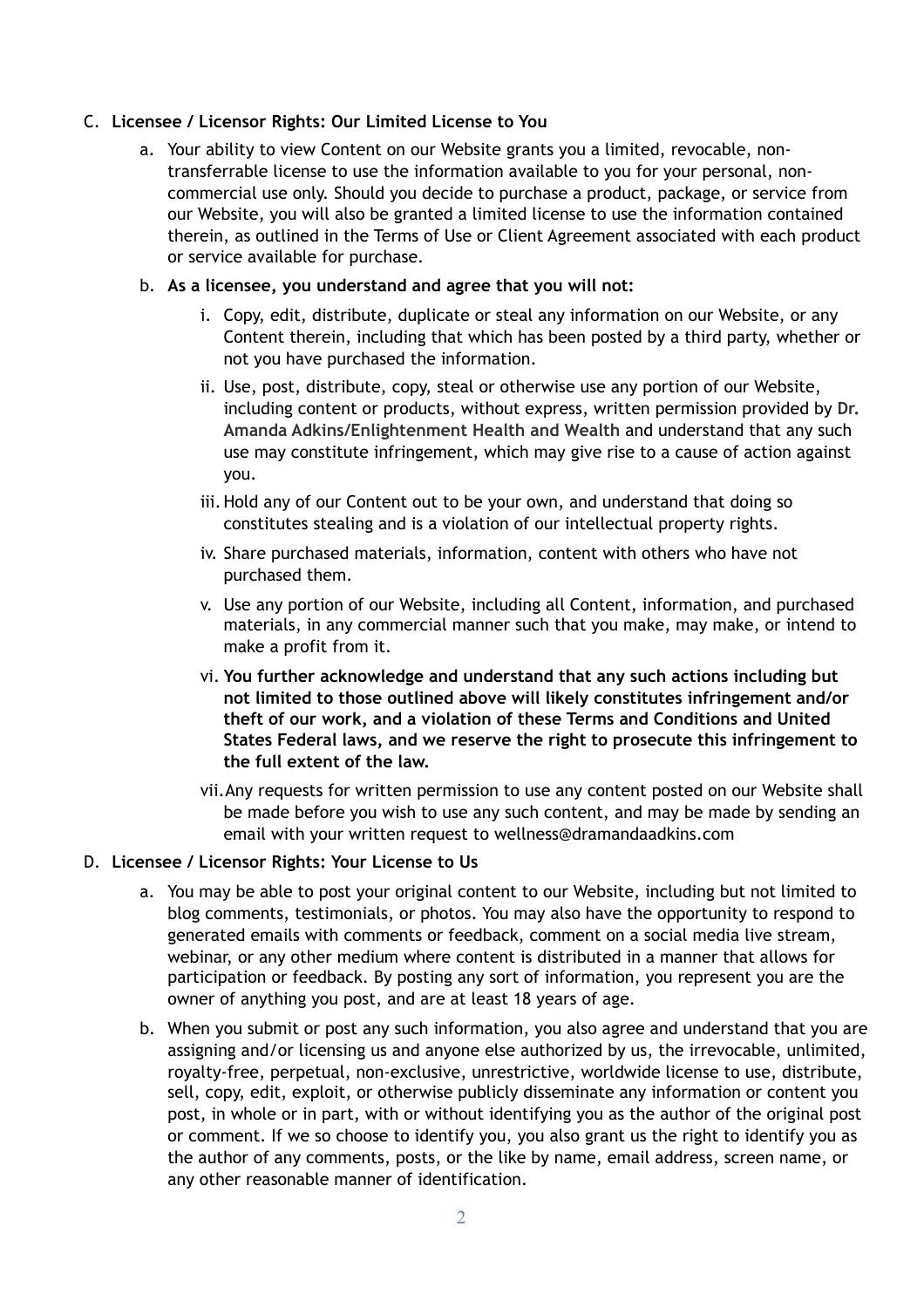- c. You agree you are wholly assigning any intellectual property ownership rights to us by your action and decision to post on our Website, or otherwise provide us with content, with access to our Website constituting good and valuable consideration in exchange for these intellectual property rights. You understand that should any of your comments or posts be used, in whole or in part, you are not entitled to any payment and will not request any form of payment or favorable treatment in return.
- d. **Testimonials:** Our Website may feature testimonials from clients, in order to provide readers with comments, feedback, and information from others' experiences with our services, website and products. While all information, photos, and quotes used are from actual clients, sharing their real, honest opinions of our website and services, these testimonials are not to be considered as a guarantee that current or future clients will experience the same results, or a guarantee that all clients will have the same experience. You understand and agree that by reading a featured testimonial on our Website, you do not expect the same results, and understand this information is not a guarantee. You also understand and agree that the individuals featured may have different medical history and health status, and what worked for them may not work for you; you agree to use common sense, and consult your personal medical provider before beginning any program we offer, and/or before implementing any information found on Website.
- e. This Agreement is the intellectual property of Christy Westerfeld, Esq. and may not be used (in whole or in part) without express, written permission from Ms. Westerfeld. Unauthorized use may constitute copyright infringement and may be prosecuted to the full extent of the law.

## **Your Conduct**

- A. Should you choose to post anything on our Website, social media pages, webinars, or otherwise, you are hereby agreeing and acknowledging you will not post anything that could harm us or another user, or include anything defamatory, harmful, hurtful, or otherwise upsetting. You understand that if you make the decision to post content that constitutes cyber bulling, your comments will be removed immediately, and we reserve our right to take action against you to the full extent of applicable laws.
- B. You may use our Website for lawful purposes only, and agree you will not post, comment, or otherwise transmit any content which infringes the rights of another, and agree to hold us harmless should you do so. You also agree and understand you are not to post any content which would constitute a criminal offense, use the Website or content for fraudulent or unlawful purposes, create civil liability, is repugnant, constitutes a violation of another's intellectual property rights, is vulgar or obscene in any way, or is otherwise objectionable. You agree that we are the sole decider in whether content you post is objectionable, and have the unilateral right to remove any content you post, without explanation or ramifications. You also understand that we may be obligated to take further legal action, based upon information you post, and reserve our right to do so. Should a third party choose to take legal action against you, as a result of something you posted on our Website, you agree to hold us harmless and fully indemnify us of any legal ramifications or actions.

### **Use of Free Materials or Content**

A. At times you may be offered a free download or printable, as a gift or opt-in offer, in exchange for your name and email address. Should you choose to download or print this material, you understand this is to be used for your personal, non-commercial use only, and is not to be copied, edited, distributed, or otherwise shared in any way other than in its original form. Should you choose to share the material, you agree and understand that you will provide Dr. Amanda Adkins/ Enlightenment Health and Wealth, Inc. credit, will not hold the material to be your own, or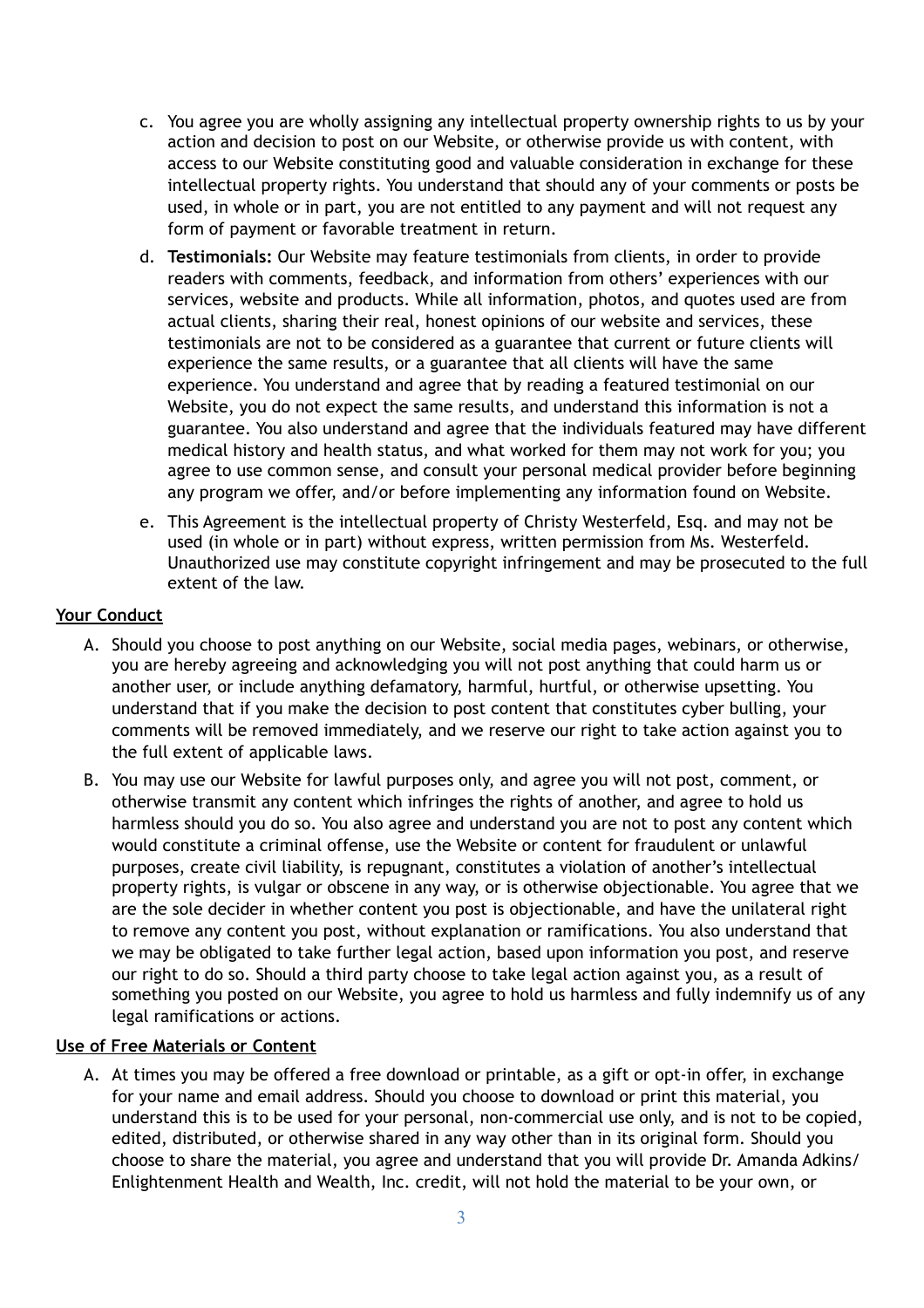otherwise attempt to make any sort of gain (financial or otherwise), from our materials.

## **Disclaimer**

- A. The purpose of this Website is solely to provide educational information to those wishing to view it. Any Content on this Website, or Content you receive because of your decision to opt-in to our email list has been created solely for educational and informational purposes. We cannot and do not guarantee any type of specific results, outcomes, changes, or gains through use of our Website, programs, or packages contained therein, whether legal, financial, medical, or otherwise, nor are we making any guarantees regarding the success of your business, any coaching program, or any results stemming therefrom. You understand and agree to this, and acknowledge that your use of any information contained herein is purely voluntary.
- B. You also understand and acknowledge that I am not a lawyer, therapist, psychic, accountant, nurse, counselor or your personal physician, nor do I hold myself out to be. Nothing contained on this Website or within any product or service found herein is intended to take the place of a consultation with any such professional.
- *C. You also understand I am a physician and am providing information in my professional capacity as such; nothing on Website is intended as medical or nutritional/dietary advice, nor is a doctorpatient relationship created when you read or decide to implement any information you find on Website. Any decision you make to implement or follow information found on Website, or to purchase a product or service, is purely voluntary and of your own volition. We cannot know your personal situation or condition, and are not suggesting you follow the content on Website instead of or in place of a personalized consultation with a medical professional. We recommend you consult with your personal physician or other applicable medical professional prior to implementing any content found herein, and/or prior to beginning any program or service we offer.*
- D. You understand and agree that our Website and the Content and Products produced are not to be relied upon in any way as medical, legal, financial, or business advice. Nothing on this Website, in our products, nor anything distributed via email is intended to take the place of professional advice received via a consultation with a doctor, nurse, lawyer, accountant, therapist, financial advisor, business consultant, or other expert regarding the details of your specific business or life. You are encouraged to consult with your own professionals for any questions you may have regarding your particular business or situation regarding legal, business, medical, or financial questions, or any similar professional that may address your own individual situation.
- E. Your decision to visit our Website, use information contained herein, and purchase products we offer is purely voluntary, and you understand we are not responsible or liable for any harm or damage to you or your business resulting from direct or indirect use of materials or content contained on our Website. You agree to hold Enlightenment Health and Wealth and Amanda Adkins, M.D. harmless from any damages directly or indirectly resulting from your use of Content or products/services on our Website or distributed through email, and agree you will not make any claims against us or the company herein.

# **Technology Disclaimer**

- A. By using our Website, you understand and agree that Enlightenment Health and Wealth, and Amanda Adkins, M.D. makes no guarantees or warranties regarding the condition of Website, including functionality, existence of viruses or other components that may harm users' computers, uninterrupted use, constant access and availability, and the like.
- B. We will make every effort to make our Website available to you at all times; however, from time to time the Website may be down for maintenance, repairs, as a result of "crashing" or overuse, or any other reason, known or unknown to you, and you agree and understand that this may occur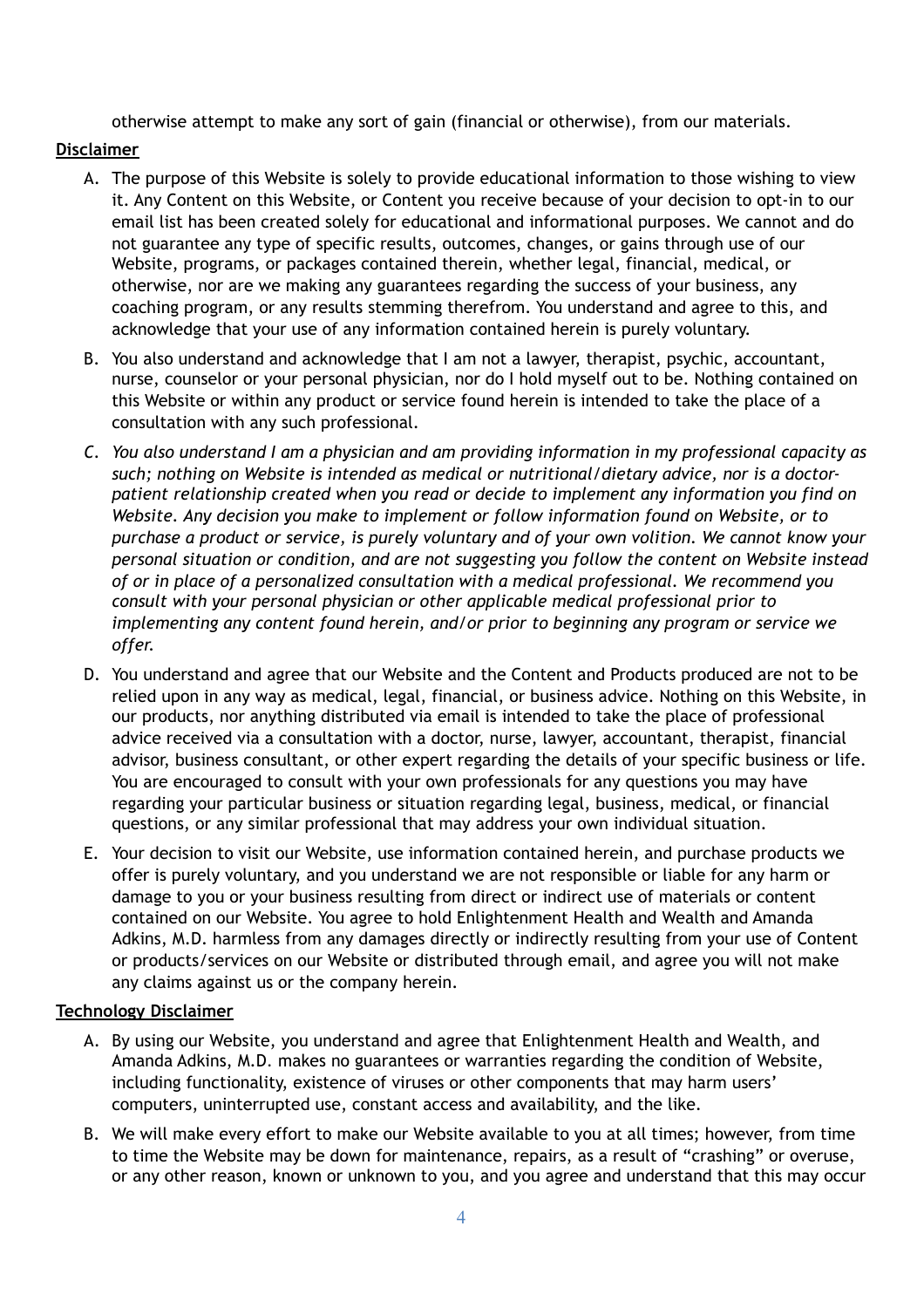without explanation. Should this occur, you understand, agree, and acknowledge we are not liable for any damages, losses, interruption in your business, or other inconvenience sustained by you as a direct or indirect result of the unavailability of our Website. We do not owe you an explanation, refund, or any reimbursement, nor do we have any obligation to you to continue running our Website, and you agree to simply check our Website at a later date to confirm when it has been relaunched.

C. We may also make the unilateral decision to change or discontinue all or part of our Website, its Content, or any portion thereof without notice before or after, and such Content may thereafter be unavailable. The Website and any and all content and products made available are offered on an "as is" basis, with no additional attachment or warranties therein. You understand and agree we are not obligated to you to continue running all or part of our Website or any content therein, or any particular products being offered for sale, nor shall we be liable for any harm to your business or personal self as a direct or indirect result of a decision to alter, remove, or change Content without notice.

## **Information You Provide**

- A. In order to gain access to our email list, you may be required to provide information about yourself, including your name, email address, and other personal information. In order to purchase products or services, you will also be required to submit payment information and a billing address, and may be asked to create a username and password to gain access to your purchased materials. Please note you are responsible for keeping track of your username and password, and understand that you bear the consequences should you choose to share this confidential information with anyone.
- B. You acknowledge and understand that any information provided to us is done so on a purely voluntary basis. By choosing to provide us with this information, you agree and represent that any information provided to us through the Website or a third-party payment processor will be accurate and current, and belong to you. You understand you may not hold yourself out as someone else or use anyone else's information, and agree to bear the consequences should you use anyone else's information as your own.
- C. You also agree that you are to remain financially responsible for any purchases made through our Website by you, or by another person acting on your behalf, regardless of the information provided at checkout. Should information become available at a later date confirming you performed unauthorized use of a credit card or other payment information belonging to someone other than yourself, you understand and agree that you alone remain financially responsible for purchases made through our Website.

# **Online Purchases**

- A. You understand that should you elect to make a payment through our website, information obtained during your purchase, including name, address, credit card information, method of payment, billing information, and other personally identifiable information may be collected by us, as well as our payment processing company.
- B. You also understand and agree that any information provided by you is true and accurate, to be relied upon by us and our team in processing payment and delivering our products to you. Should your payment fail to process, we reserve the right to withhold the purchased product from you unless and until payment is properly rendered.
- C. **Limitations of Liability:** We will take reasonable precautions and measures to keep this information private. While we will attempt to monitor and resist any third party hacking or third party ability to gain access to confidential information held by us, you agree and understand we are not liable for any unauthorized access to or use of your information or property, regardless of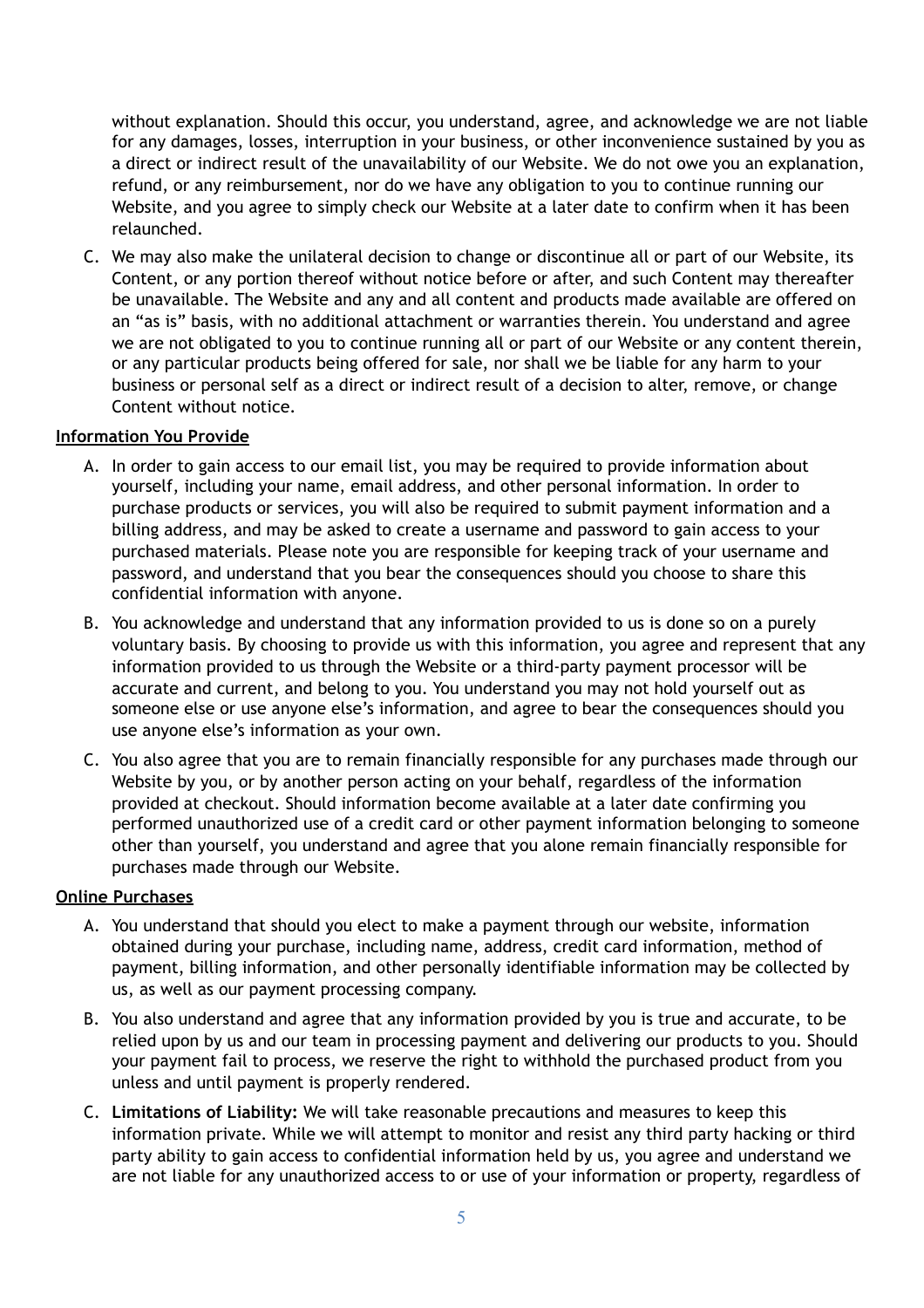negligence, failures, tort, breach of implied or express contract, or any other causes of action or legal theories of liability, even if such theories could have been foreseeable or preventable, or if we were made aware of such a possibility. Our limitations of liability extend to the fullest possible extent permitted by law, and in no event shall total liability exceed \$500 to any one person or collective plaintiffs.

D. You also acknowledge and agree that we have no responsibility or liability for policies of third party payment processing companies we select and use to facilitate purchases through our Website. When you make a purchase on our Website, please note you may also be subject to the terms and conditions, policies, and/or guidelines of the payment processing company, in addition to ours. For more information, we encourage you to visit the website of the payment processing company, and read their policies and terms and conditions as well. You agree to release us as well as the payment processing company we choose from any damages you incur as a result of this process, and agree not to file or assert any claims against us or the payment processing company arising from your purchase of a product through our Website.

## **Indemnification**

- A. You agree at all times to defend, fully indemnify and hold Enlightenment Health and Wealth, Amanda Adkins, M.D. and any affiliates, agents, team members or other party associated with us from any causes of action, damages, losses, costs, expenses incurred as a result of your use of our Website or any products or services contained therein, as well as any third party claims of any kind (including attorney's fees) arising from your actions in relation to our Website or any breach by you of any such conditions outlined herein. Should we be required to defend ourselves in any action directly or indirectly involving you, or an action where we decide your participation or assistance would benefit our defense, you agree to participate and provide any evidence, documents, testimony, or other information deemed useful by us, free of charge.
- B. We will attempt to monitor any comments and posts made by third parties and users as often as possible. Should you, as a user of our Website, see anything objectionable or offensive posted by a third party, you agree to (1) notify us of the material, and (2) agree not to take any action against us based upon the content posted by the third party. You understand we cannot be responsible for material posted by a user without our control, and agree to release us of any and all claims arising therefrom.
- C. Should you choose to utilize information offered on our website, whether free or for purchase, you understand that we are not liable to any party, for any damages – whether direct, indirect, consequential, foreseeable, incidental or otherwise – stemming or perceived to stem from use of or reliance upon any information contained or found on our Website, or from products or services purchased therefrom. You also understand and agree that we are not liable for any damages incurring as a result of your reliance or use of information on our Website written by a third party, whether endorsed or not by us, and you agree to release us from any and all claims stemming from, or perceived to stem from, reliance on information contained on our Website.

### **Limitation of Liability**

**A. You understand and agree that the information offered via Website is general information that may not be suitable for all persons, businesses, locations, countries, or persons in specific situations. You understand that your decision to use any information or purchase any products or services offered on our Website is purely voluntary. Should you choose to purchase products or services via our Website, you understand and agree that we may not know your personal and specific situation in full, and have no way of knowing of a program's specific applicability to your life or business. You agree and understand you will hold us harmless from any direct or indirect, perceived or actual damages or harm to your person or business as a result of choosing to utilize information found on or purchased from our**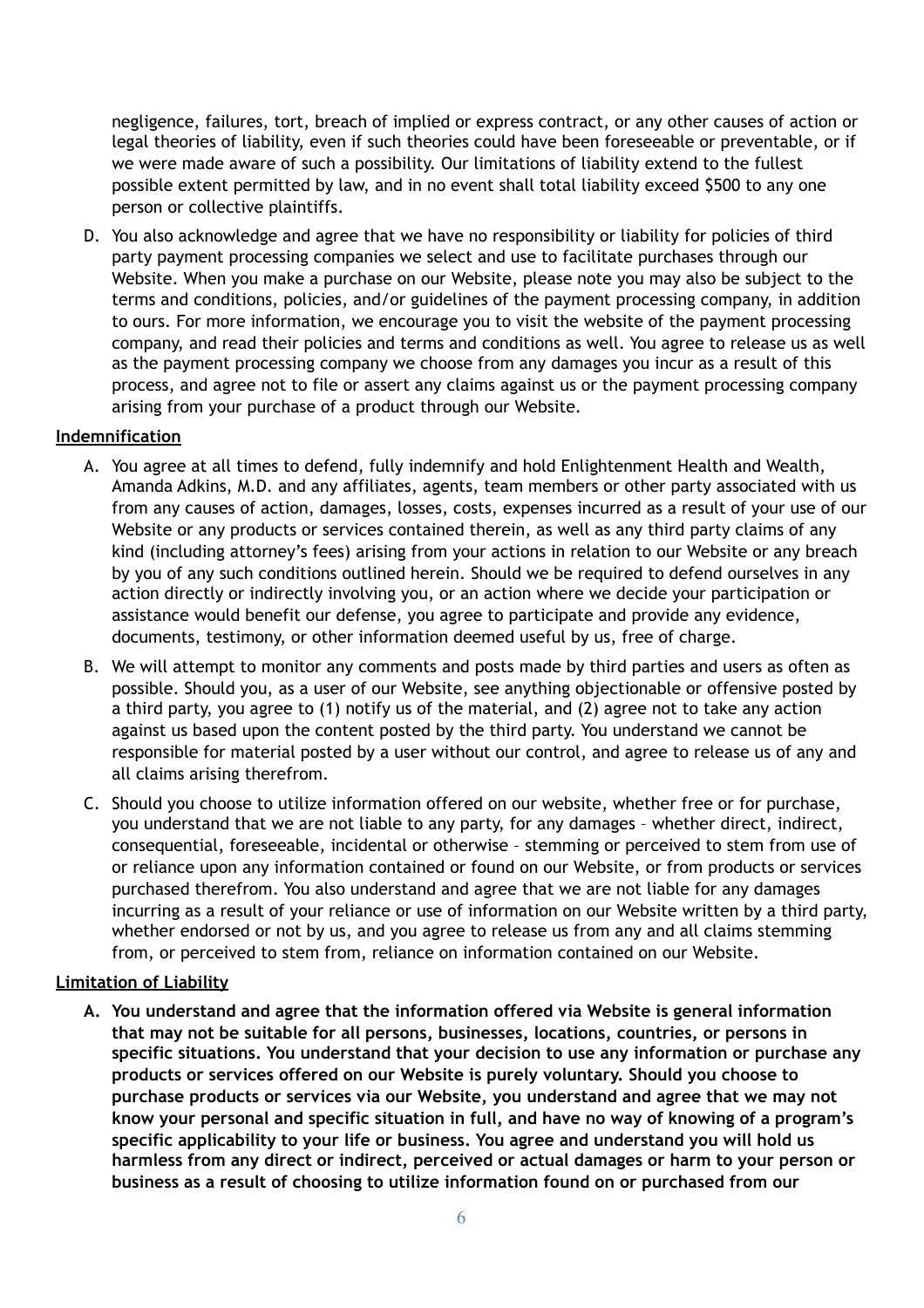**Website. We are not responsible for any result stemming from your decision to use information provided by us, nor are we responsible for your mental or physical health, income, finances, earnings, business, clientele, client base, or any other result, and you agree we are not liable for any such damages or losses incurring therefrom.** 

- B. You understand and agree that Enlightenment Health and Wealth and Amanda Adkins, M.D. is not to be held liable for any type of direct or indirect damages arising out of your use of our Website, any information contained herein, any injuries sustained or medical ailments that arose as a direct or indirect cause of implementing information found on Website, or any products or services purchased therefrom, including but not limited to general, specific, incidental, consequential, punitive, or special damages. You also agree that we are not liable or responsible in any way for any loss incurred by you or your business, including revenues, clients, business, goodwill, income, anticipated income, predicted income, sales numbers, loss of a sale, data, nor any computer failure, computer virus obtained by use of our Website, technical glitch or failure, defect or delay, or any other similar issue. You agree that your decision to use our Website is wholly at your own risk and voluntarily chosen by you, and any ramifications resulting therefrom are yours alone.
- C. You also understand and agree that we make no warranties, express or implied, and hereby renounce any such warranties, guarantees, or representations with respect to any portion of our Website, the content herein, content distributed through email lists, social media, via webinars, or that which is made available through purchase via our membership site. By use of the Website, you agree and understand that use of content and information found herein is to be used at your own risk, with no guarantees, representations, or warranties regarding fitness for particular purpose, accuracy, or otherwise.

## **Release of Claims**

A. You also agree that under no circumstances will we be liable to any party for any type of damages resulting or claiming to result from any use of or reliance on our Website or any information or Content found therein, including any injuries sustained as a direct or indirect result of use of our programs or implementation of any information contained on our Website, and you hereby release us from any and all claims whether known now or discovered in the future.

### **Termination**

A. You agree and understand we have the right to refuse or immediately terminate your access to our Website at any time, for any reason, with or without notice. Should this occur, we do not owe you an explanation, nor is this decision subject to any appeals or legal action. If you made any purchases and we determine you are entitled to receive or allowed continued use of the purchased information, we will make this information available to you in a way we see fit, which you agree will be satisfactory to you.

### **Dispute Resolution**

- A. These Terms and Conditions shall be governed by the laws of the state of California. Should any dispute arise, you agree to resolve any claim or controversy arising out of or relating to these Terms and Conditions by Arbitration and/or a suitable Alternative Dispute Resolution in Emeryville, California regardless of your location, and agree to be bound by the decision(s) of the selected Mediator. You also agree to participate in good faith in the mediation process, with failure to do so creating our right to pursue any other available legal remedies, including but not limited to alternate forms of dispute resolution or litigation.
- B. Should an arbitrator determine any portion of these Terms and Conditions is invalid or otherwise unenforceable, you agree all remaining portions of these Terms and Conditions shall remain valid and unaffected by the removal of any portion of these Terms and Conditions.